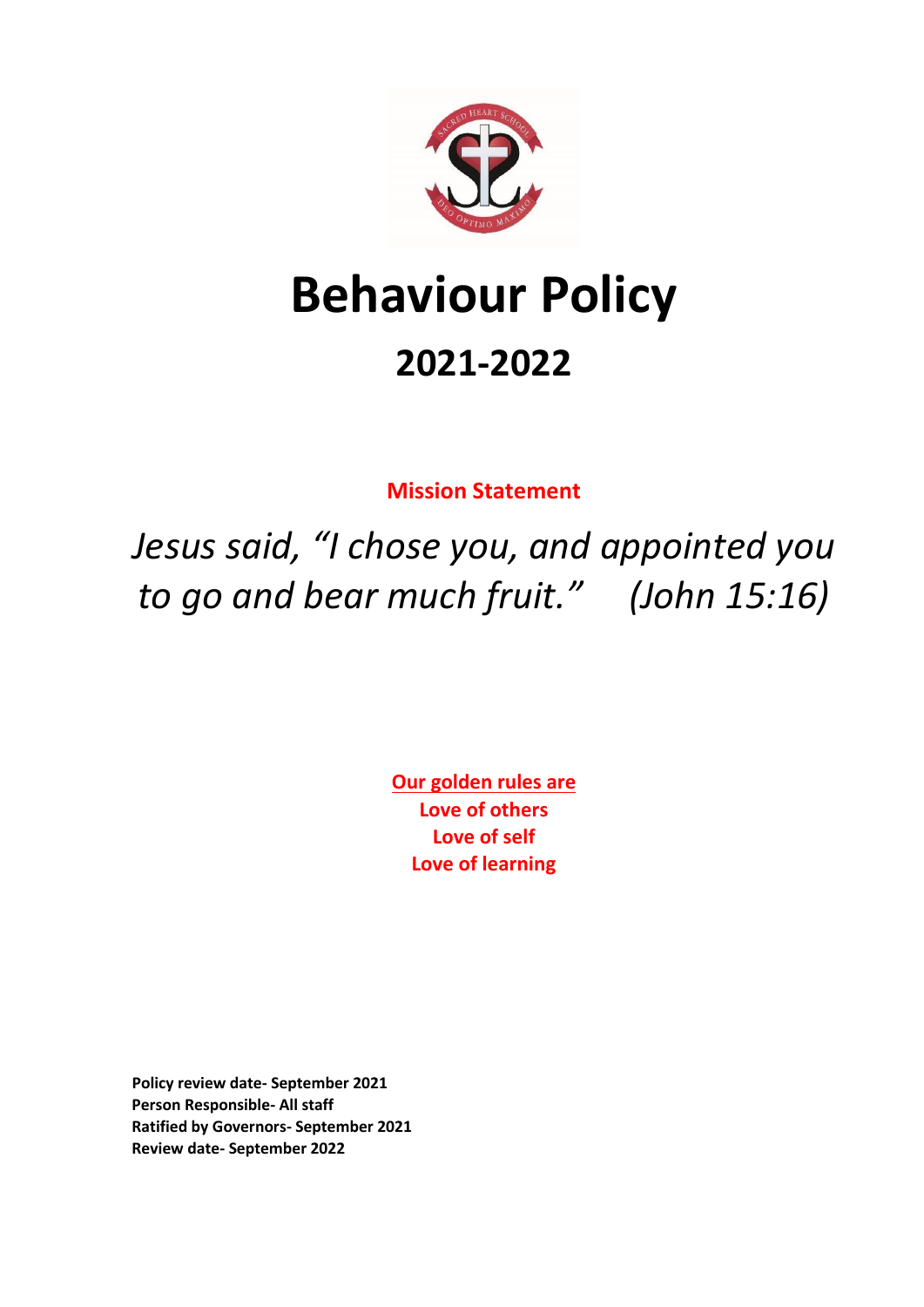This Behaviour Policy has been formulated with the safety and well-being of the children in mind, and to enable the school to function efficiently as a place of learning. We want our children to flourish and experience excellence in all aspects of life. We support the children in forming their strength of character through living our virtues, in the belief that we become what we repeatedly do.

**With the Sacred Heart of Jesus we want to follow our role model and develop our faith through: our love of God, our love of others, our love of self and our love of learning.**

## **School Aims**

By working together staff, children, parents, The Academy Council, the Parish, the local and wider community create a challenging, stimulating, and effective learning environment where Christ is our inspiration. We aim to develop an understanding and knowledge of the teaching of the Catholic Church and its ministry within society.

## **LOVE**

Through our Catholic beliefs, and living by virtues and Gospel values, we aim to nurture within children a love of God and an awareness of God's love for each one of us.

We will ensure that each child will have experience of forgiving and being forgiven. We will encourage children to accept responsibility for their action and to apologise when necessary.

## **RESPECT**

With the growing awareness of love for all mankind, we will help children towards true respect for the beliefs and cultures of others. We teach the children to practice the golden rules, **'Love of learning, love of self and love of learning.'** We will encourage in everyone an attitude of respect for themselves, for everyone connected with the school and for those who visit the school. We will do this in the hope and understanding that this will become a code for all their relationships.

# **Rationale**

At Sacred Heart we believe that the foundation of our Behaviour Policy is to bring children to a realisation and understanding of how being caring and responsible individuals can enrich our lives.

When God created people, He gave us many gifts including free will.

Through his teachings, He gave us guidance on how to use this gift wisely. He endowed each one of us with a conscience in order that we can rationalise our choices.

It is the role of all adults in school to assist young people in their understanding of right and wrong and to guide them towards informed choices which will enrich their lives and the lives of those they meet.

We will encourage the children towards self-discipline and support them in taking responsibility for their action which involves the children thinking for themselves, making choices and assessing the consequences through the virtue of practical wisdom.

Good behaviour creates conditions for effective learning and helps to develop in children responsible attitudes and values for life.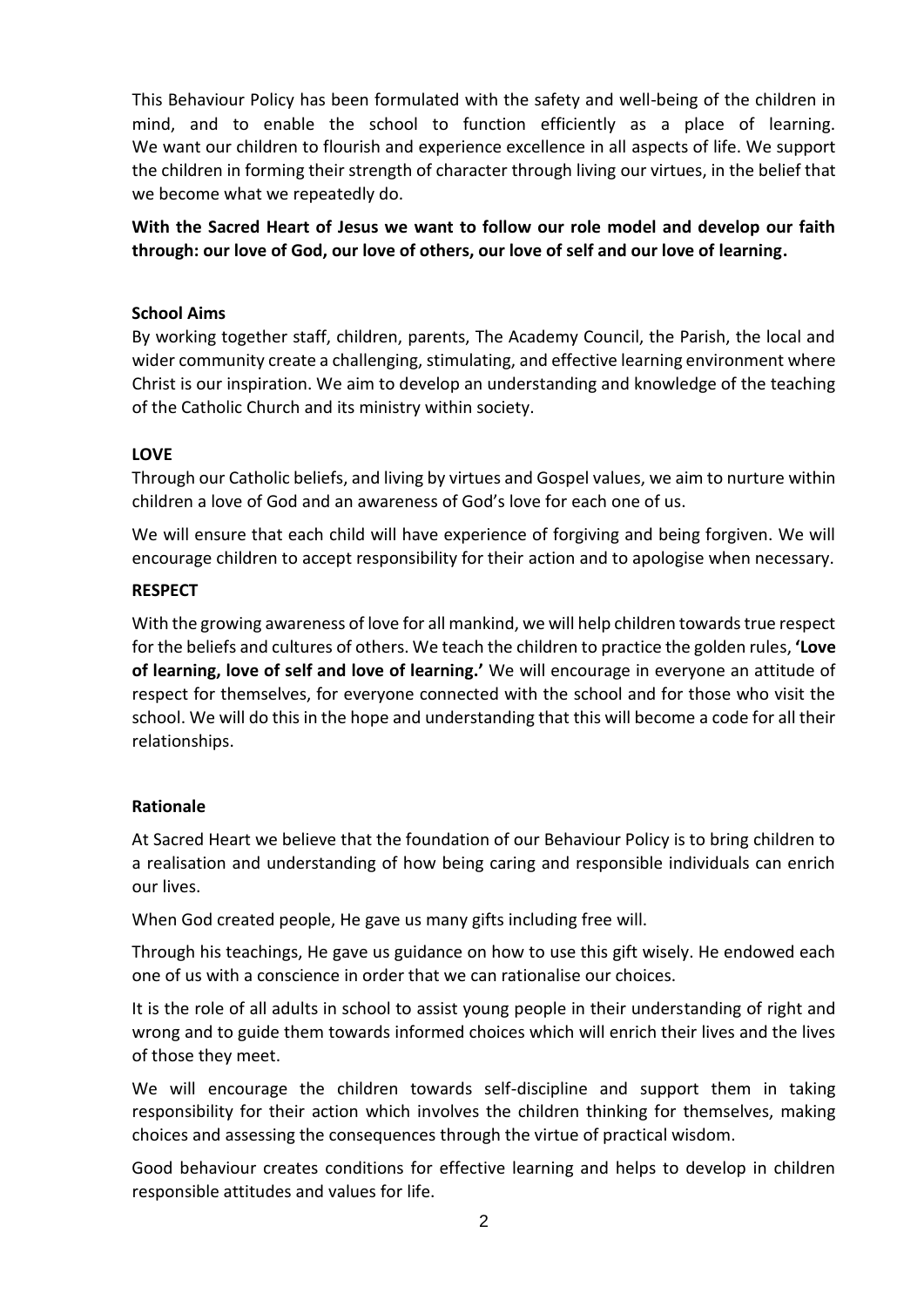# **Behaviour Policy Aims**

To develop a whole school behaviour policy supported and followed by the whole school community, parents, teachers, children and members of our Academy Council, based on Our Mission Statement and a sense of community and shared virtues and our 3 consistencies.

By applying positive policies to create a caring, family atmosphere in which teaching and learning and playing can take place in a safe and happy environment.

● To teach, through the school curriculum, virtues and attitudes as well as knowledge and skills. (This will promote responsible behaviour, encourage self-discipline and encourage in children a respect for themselves, for other people and for property).

To encourage good behaviour rather than to simply sanction bad behaviour by providing a range of rewards for children of all ages and abilities.

To make clear to children the distinction between minor and more serious misbehaviour and the range of sanctions that will follow.

To treat problems when they occur in a caring and sympathetic manner in the hope of achieving an improvement in behaviour through the realisation that choices have consequences (practical wisdom).

# **Code of Conduct**

- All members of the school community are asked to respect each other.
- All children are expected to respect their teachers, other adults, and fellow pupils.

All children are expected to respect their own and other people's property and to take care of books and equipment.

- Children are asked to be well-behaved, well-mannered and attentive.
- Children should walk quietly and sensibly (not run) when moving around school.

If a child has a grievance against another child, it must be reported to a member of staff who will deal with the matter at an appropriate time.

Physical violence is not acceptable, neither is retaliation. Repeated or serious incidents will lead to exclusion.

Foul, inappropriate, or disrespectful homophobic, racist, sexist or abusive language must not be used.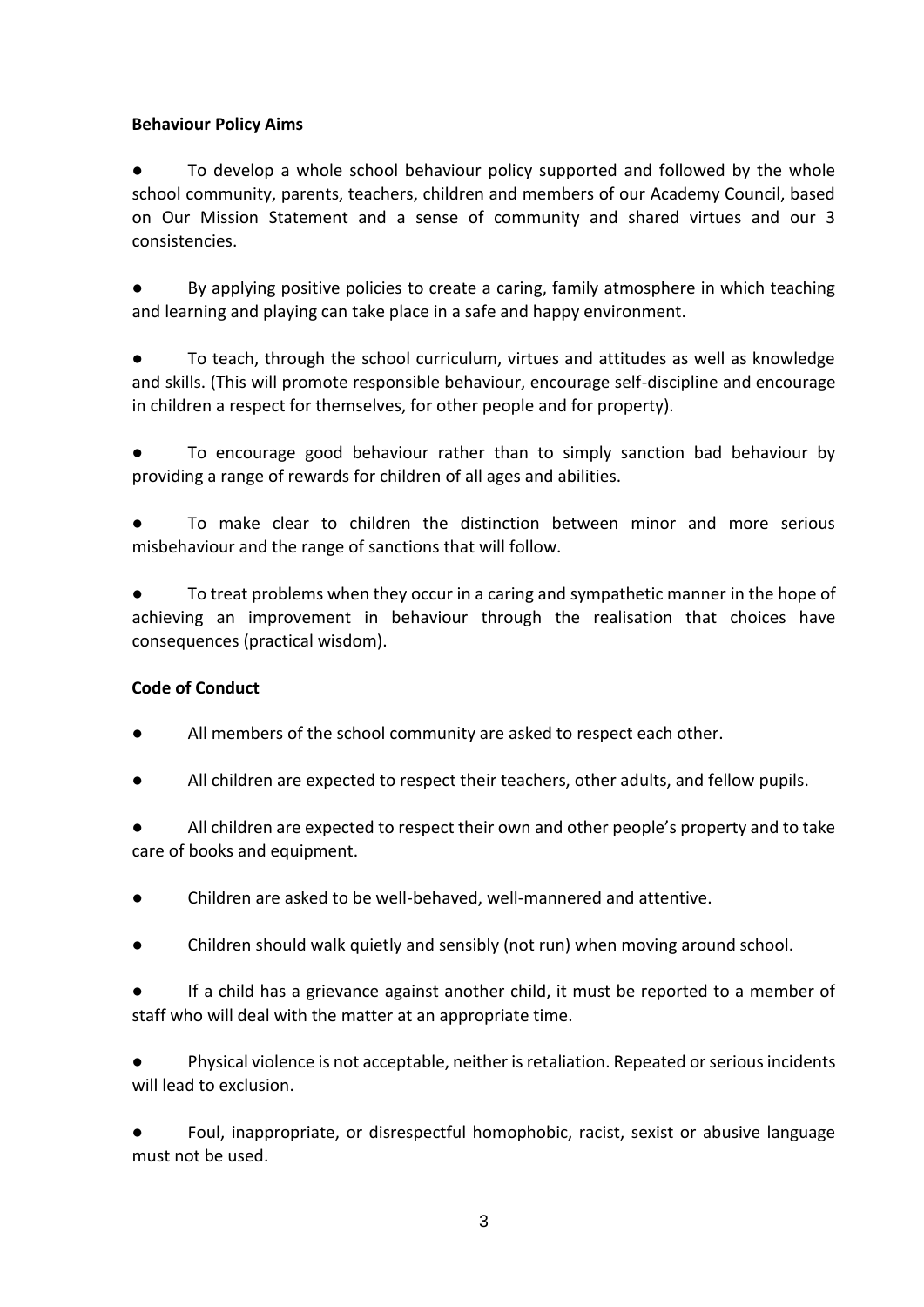Children must be punctual.

Children must not bring sharp or dangerous instruments to school, or any item that might cause a problem including trading cards, toys (including electronic toys) and smart watches.

Children should wear the correct school uniform. We also ask that black shoes be worn to school. Trainers are for PE. With the exception of Foundation Stage, children should come to school in shoes which they can fasten themselves.

Jewellery, make up, nail polish, acrylic nails must not be worn. If a child has their ears pierced, one pair of small sleeper earrings may be worn but must be removed for PE lessons. If the pupil cannot remove their earrings themselves, they must provide their own micro pore tape to cover their earrings during PE. School cannot be responsible for accidents occurring in school which involve the wearing of earrings. Therefore, it is advisable for the children not to wear earrings at school. Hair attire should be simple and preferably in school colours. All pupils with long hair, must have their tied up.

At the end of every break, KS1 children line up quietly and move sensibly to class. Children in KS2 will be asked to walk sensibly into school.

Children who bring mobile phones into school is only allowed when school receives a written request by parents, which has subsequently been agreed with school. Pupils mobile phones are kept securely by the class teacher at all times during the school day.

# **Incentive Scheme**

A major aim of the school policy is to encourage children to practise good behaviour by operating a system of praise and reward. This is for all children.

The Sacred Heart scheme is based on house point awards through which children can be rewarded for academic and non-academic achievements, for effort and for demonstrating school virtues, and for all aspects of good work and behaviour. All adults who work in our school can award house points. The children, throughout the whole school, have been divided up into four colour-coded houses, named after four inspirational Yorkshire people; Wilberforce, Bronte, Salt and Cook, with family groups remaining in the same house, wherever possible.

The House Cup will be awarded each half term and presented to the Captains of the winning house. At the end of each half term, the winning house will celebrate with an extra play time.

At Awards Assemblies, beginning gin half term 2, we celebrate pupils' achievements in front of the whole school. Each class teacher awards certificates. This is given to pupils who have demonstrated our school virtues and/or excelled in another area of school life/curriculum. Every three weeks we also award a certificate to a pupil in each class who is living the virtue we are focusing on. The children vote for who in their class is awarded this certificate. This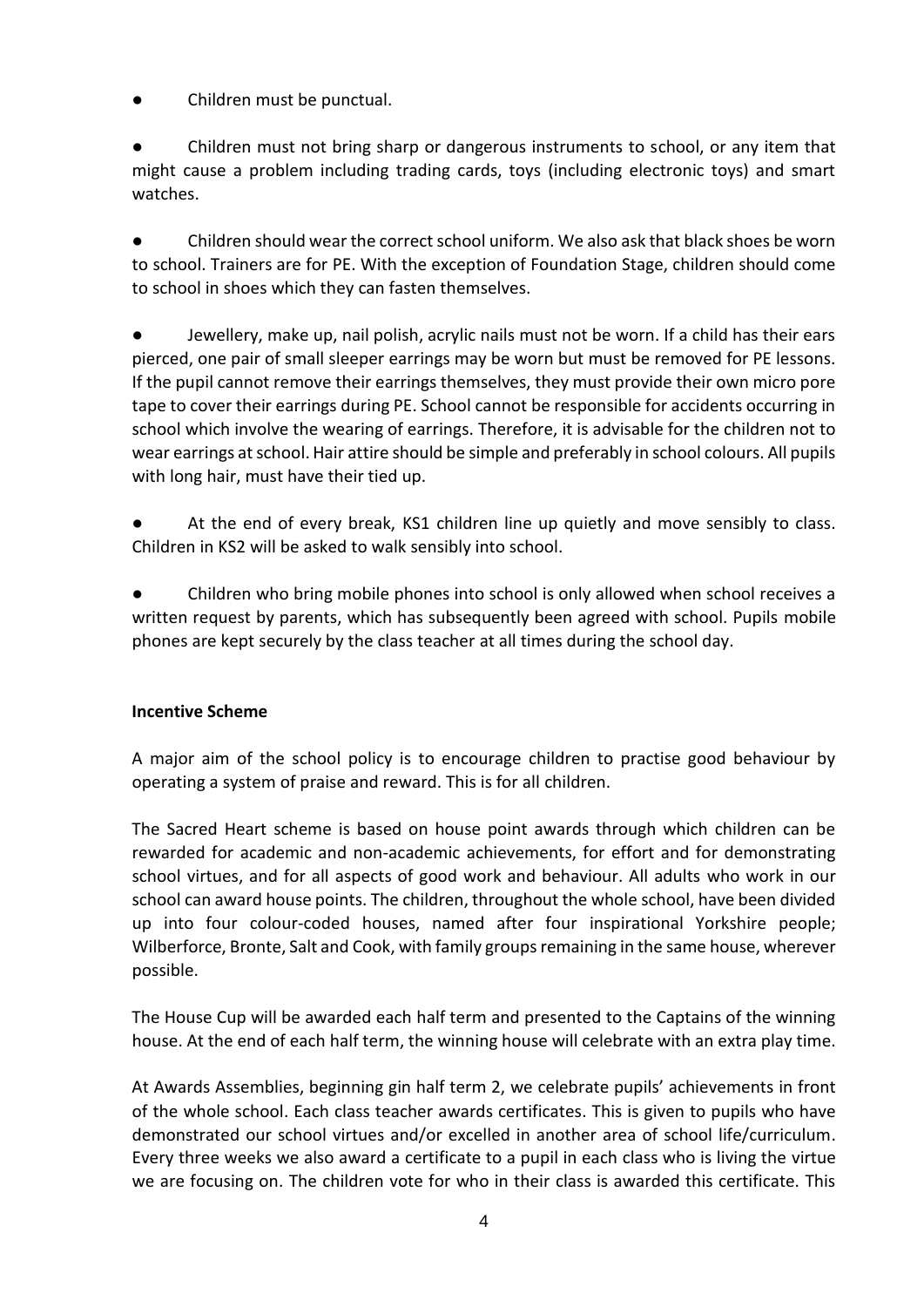enables pupil voice, democracy, and virtue spotting in each year group. In addition, all adults give verbal or written praise as often as possible. Most children respond to this positive approach where their efforts are seen to be valued, and make considerable efforts to improve their work, and, where necessary, their behaviour.

## **Sanctions**

Sometimes, there will be times when children do not demonstrate acceptable behaviours. Children need to discover where the bounds of acceptable behaviour lie, as this is a part of growing up and this policy must state these boundaries firmly and clearly. Reasonable adjustments will be made for pupils with SEN/D.

# **Although we have a huge emphasis on encouraging positive behaviour, we do have sanctions if children occasionally do not adhere to school rules.**

Minor breaches of discipline are generally dealt with by adults in a caring, supportive, and fair manner, with some flexibility where appropriate, as far as sanctions are concerned. At the start of each academic year, every class agrees a set of class rules/ words and these form the class behaviour code for the year. Everybody signs up to this agreed, age appropriate code and their signatures are arranged round the written code in a visible place in the classroom. If the agreed code is broken by an individual child, this trigger agreed sanctions.

At Sacred Heart, we use the 'Traffic Light' system across all classes as a visual aid for rewards and sanctions:

**Shooting Star is for children who consistently meet and exceed behaviour expectations!**





**Green- all is well!**

**All children start each day on the green traffic light. Children will be given one reminder and one verbal warning before moving to Amber.**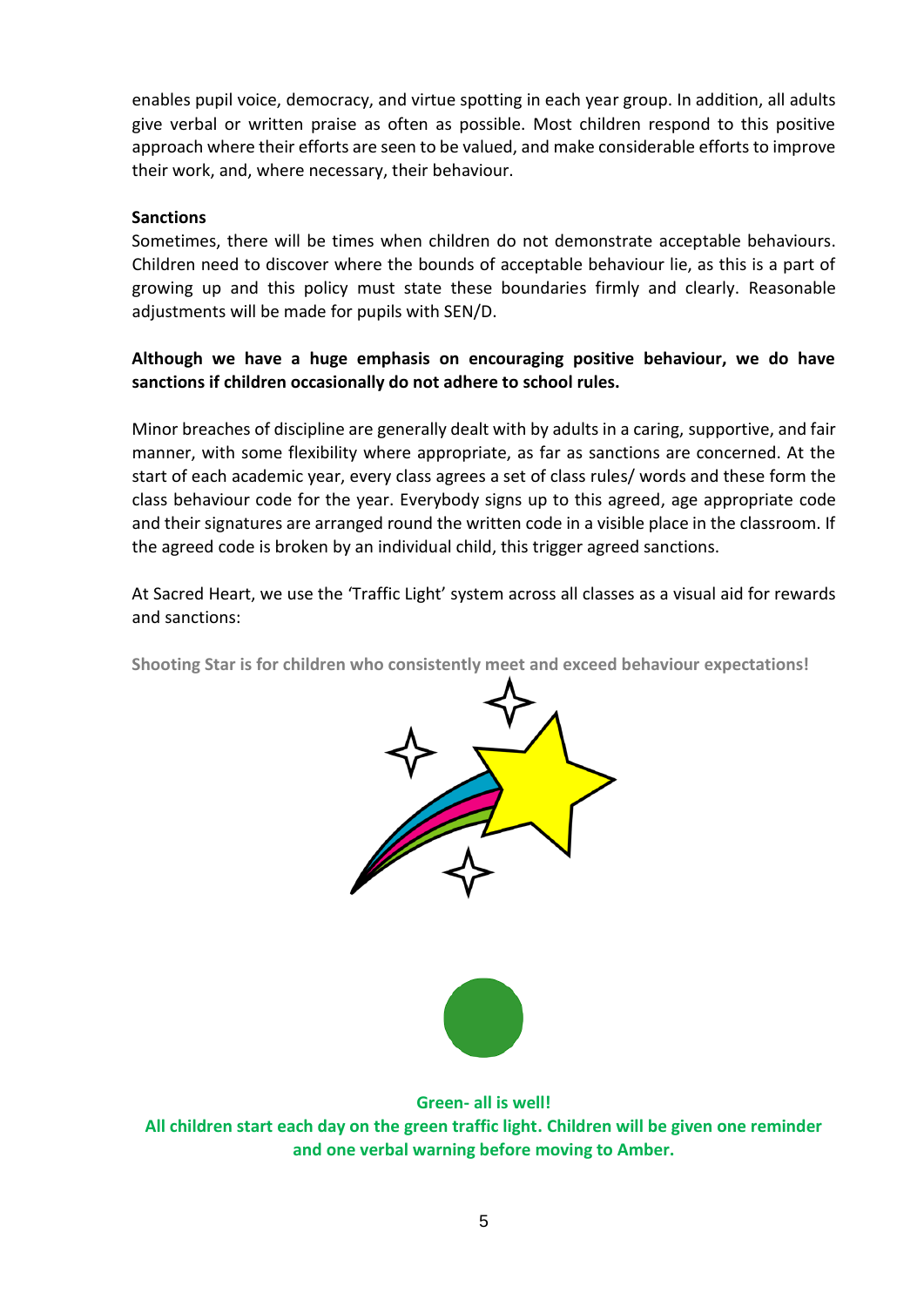

**A child's name is moved from green to amber after one reminder and one verbal warning. Again, children will be given another reminder and another verbal warning and if the behaviour persists, their name will be moved to Red.**



**A child's name will be moved to red after one reminder and a verbal warning and if the behaviour persists.**

# *Every child can move back to green throughout the day!*

If a child's name is on red, the child loses some or all of their morning play or up to ten minutes of lunch time. Children may be asked to complete an age appropriate behaviour reflection form at an appropriate time and place. This may be completed at home if appropriate.

If some or all of playtime is lost, the child will still be outside and asked to remain in one location away from their peers. They will be supervised by an adult on duty. If children lose some of their lunchtime, they will be supervised by a teacher in school.

If a child is on the red traffic light, parents will be informed of any breaches of the behaviour policy at the end of day either personally or via phone call. All incidents will be logged on our secure behaviour platform (CPOMs).

In Reception the child has 'time out', up to 5 minutes in a quiet are of the classroom.

Within this code, each case is still treated individually by the adult according to the circumstances of each child, but our general rule is that no class should be disrupted to the extent that learning and progress are detrimentally affected. Generally, children are made aware that they are responsible for their own actions and that breaking rules will lead to consequences. And our normal sanctions include a verbal reprimand and reminder of expected behaviour, loss of free time such as playtimes, moving to sit alone in the classroom, sending work home, and letters of apology and loss of responsibility are sufficient.

Parents will be involved at the earliest possible stage, if problems are persistent or recurring.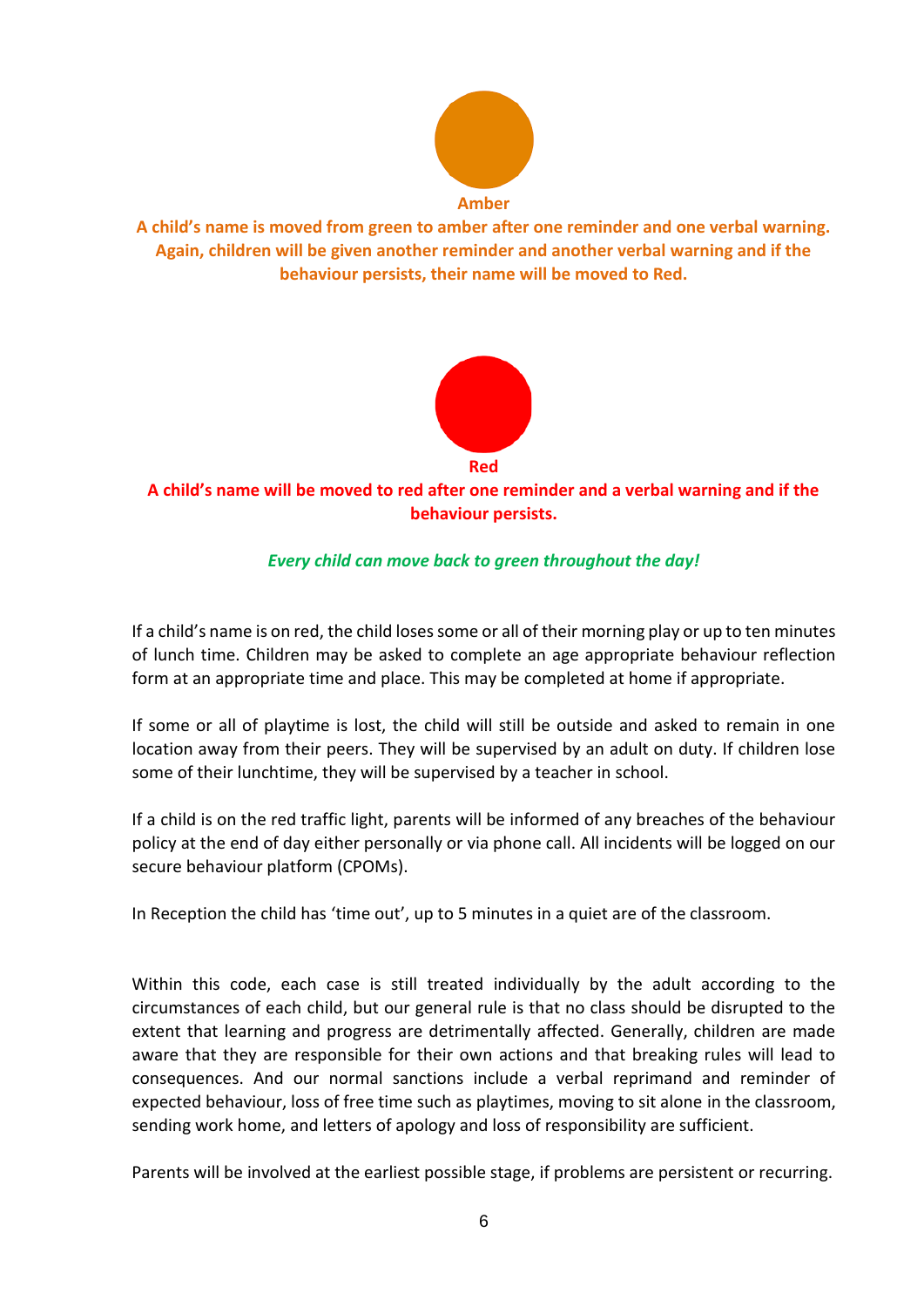Major breaches of discipline include physical assault, deliberate damage to property, stealing, leaving the school premises without permission, verbal abuse, refusal to work and disruptive behaviour in class. Parents will be involved at this point.

However, if a child is persistently disruptive and / or the school behaviour system does not appear to be working for a child, adults need to consult the SENDCo as a more individualised programme may be needed.

This type of behaviour is generally rare, and it is the responsibility of the Executive Lead and the SLT who will deal with it proportionately, particularly if the problem keeps recurring.

The standard procedure for this sort of problem follows a set pattern. Failure to improve leads automatically to the next stage, and each stage is recorded.

# **Procedures for Dealing with Major Breaches of Discipline**

- A verbal warning by the Executive Head teacher as to future conduct.
- Withdrawal from the classroom for the rest of the day (internal exclusion).
- A letter to parents informing them of the problem.

A meeting with parents, and either a warning given about the next stage unless there is an improvement in the child's behaviour.

If the problem is severe or recurring, then fixed term exclusion procedures are implemented after consultation with the Academy Council and in line with Local Authority and national guidance.

- A case conference involving parents and support agencies.
- Permanent exclusion after consultation with the Chair of the Academy Council.

Parents have the right of appeal to the Academy Council against any decision to exclude.

NB A very serious problem may result in the normal procedure being abandoned and a child being taken home straight away. This will be classed as a fixed term exclusion. **Lunchtime Supervision**

Kitchen Staff and Teaching Assistants on lunchtime duty must be treated with the respect expected by all adults at Sacred Heart. Verbal or physical abuse will not be tolerated. All lunchtime staff follow the policy and are aware of any special needs and behaviour information.

# **Parents**

Parents can help in supporting our staff: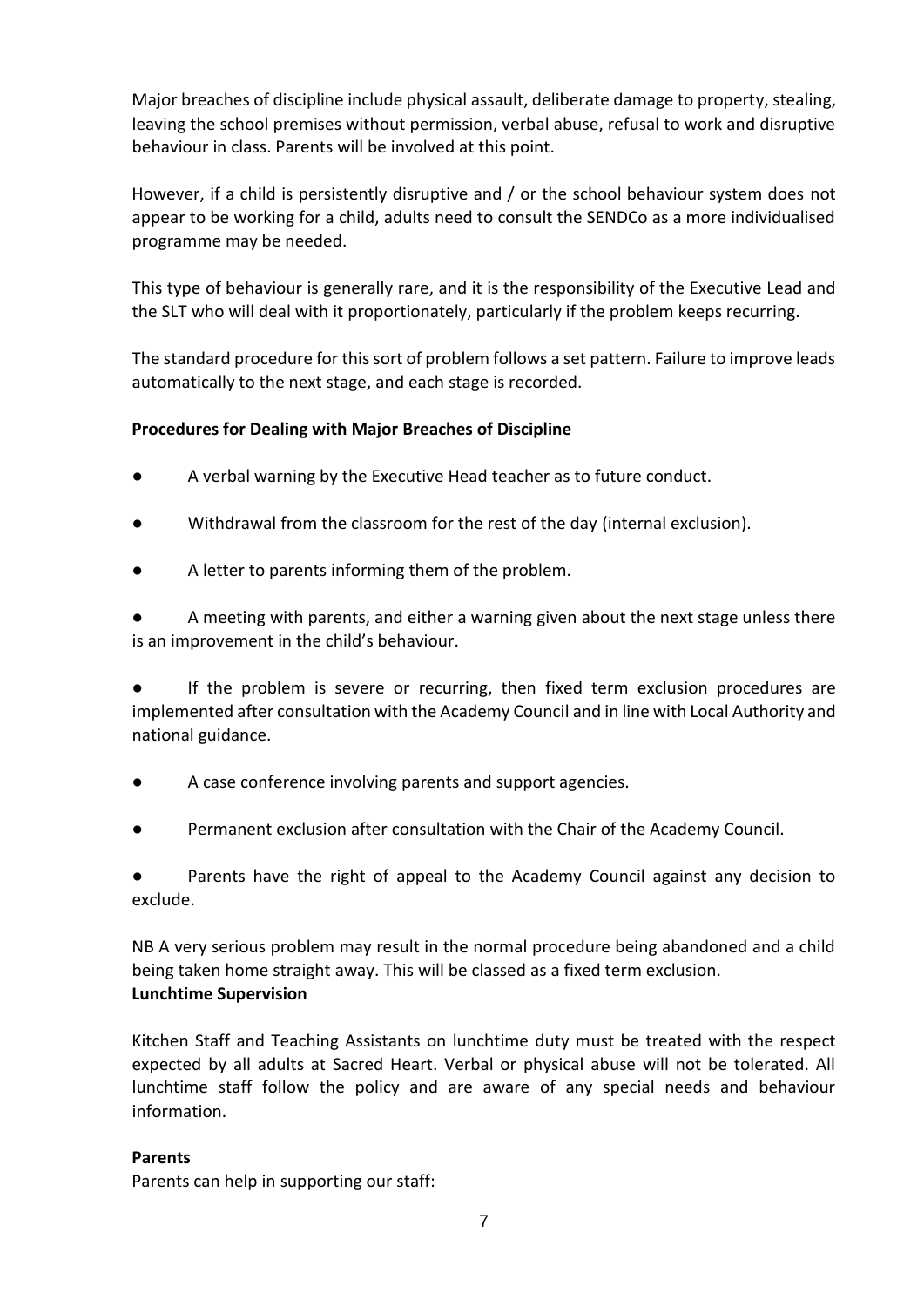By recognising that an effective school behaviour policy requires close partnership between parents, staff and children;

By discussing the school rules with their child, emphasising their support of them and assisting when possible with their enforcement;

By attending Parent Consultations, Curriculum Information sessions, Celebration assemblies, and by developing informal contacts with school;

- By knowing that learning and teaching cannot take place without sound discipline;
- By remembering that staff deal with behaviour problems patiently and positively;

By supporting and adhering to the Home School Agreement which will be published towards the end of the autumn term.

## **USE OF SOCAL MEDIA**

**Monitor your child's use of Social Media sites/apps and websites outside of school to keep them safe online and to prevent any online bullying and/or behavioural issues within school. Behavioural issues can occur in school when children use inappropriate online behaviour on devices such as mobile phones, gaming devices, laptops, iPads etc. This can cause friendship issues and incidents of bullying in school and We want to safeguard our children as much as possible. We ask that you carefully monitor what your child is viewing online, being mindful of age restrictions on social media platforms and that they are reminded that they must tell you if they receive anything inappropriate from any application. As a school we strongly advise you to remove the chat groups involving other children, as they can also a lot of upset, friendship issues, confusion, and misinterpretation of meaning in what they write.**

# **Care and Support of Children**

At all times including lunchtime and break time, staff should encourage good behaviour through praise and rewards. No member of staff must in any way physically chastise a child.

If there is a need for sanctions then the following may be used, depending on each child's needs:

- Redirect to another activity
- Talk to the child discuss what has happened
- Discussion in groups or whole class, possibly through SEAL activities
- Move the child from the group to work on his/her own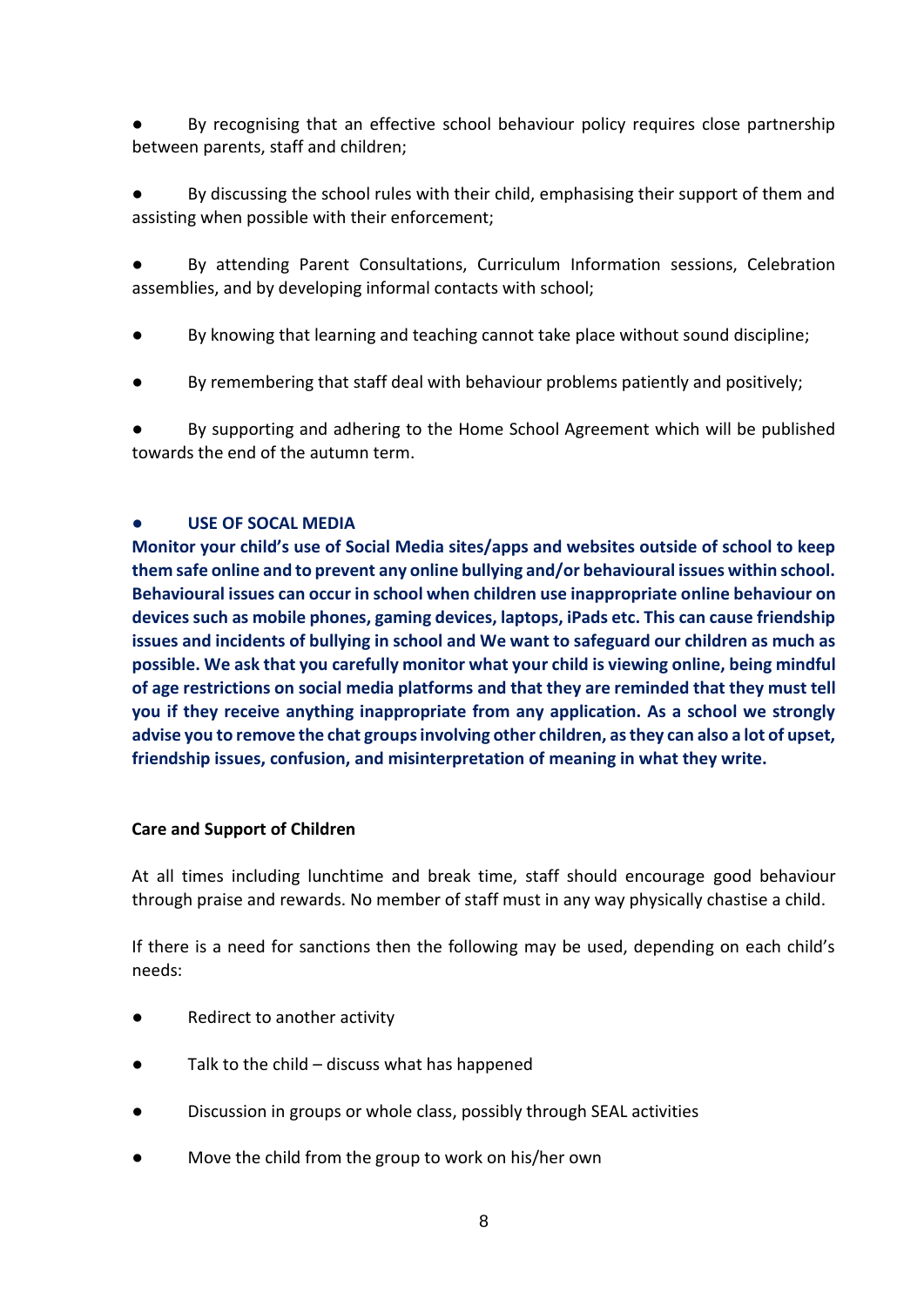- Repeat work
- Miss playtime (but must be supervised)
- Behaviour modification programme setting targets in consultation with the SENDco
- Parental involvement
- Daily report, if appropriate
- Sanctions as in behaviour policy

*Serious incidents are recorded separately and kept with SLT.*

#### **Logging incidents**

An incident will be logged when:

any incidents involving a child, or anyone employed in school which results in personal injury or damage to property.

- Loss, theft, or damage to property occurs.
- Or there are any other incidents or matters of a serious nature.

These incidents are ones which may give rise to disciplinary or legal action or become a matter of public interest (for example confrontational incidents, absconding etc).

Incident forms should be used; recording all details, and are available from the Executive Head teacher for all staff.

#### **Contact and Support File**

This is used to record significant disciplinary measures taken by a member of staff against a child. Exclusion must always be recorded and is reported to the Local Authority. This file is not for minor incidents in day-to-day classroom management but for serious occurrences of challenging behaviour.

#### **Challenging Behaviour**

Challenging behaviour can take the form of:

- Verbal abuse
- Physical abuse
- **Assault**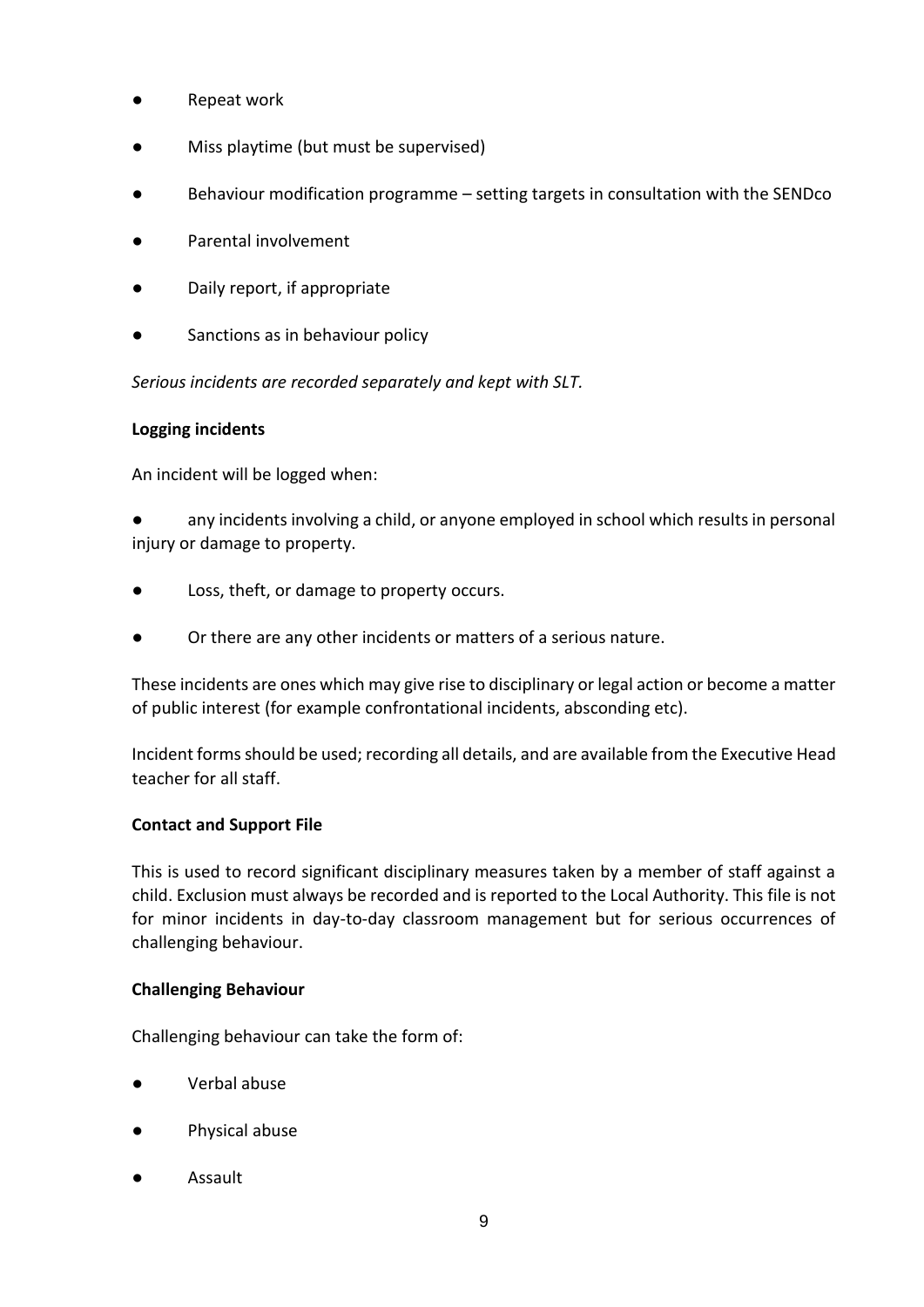- Defiant refusal
- **Absconding**

## **Preventative Strategies**

See sanctions above and behaviour policy procedures.

## **Behaviour Modification Policy**

At Sacred Heart School, most of the children demonstrate positive working behaviour most of the time. There are, however, occasions when individual children exhibit behaviour which is unacceptable. As part of the approach within our behaviour policy of rewards and sanctions we use behaviour modification strategies to change individual children's behaviour. These are used by all staff.

Each child is different, so it is important that the cause of the behaviour is investigated, and plans made to meet individual needs.

A wide range of rewards is used to reinforce positive behaviour. These can include:

- Change in classroom organisation
- Using different resources
- Rewards of presentation points, class collective goals
- Use of certificates, special stickers for such things as listening, being kind, helpful etc.
- Awards Assembly
- Involving parents at an early stage to make an action plan together

By using a positive system of rewards and reinforcing good behaviour we help children to feel good about themselves. At Sacred Heart, we are trauma informed, we connect before we correct and we stay curious, not furious.

We understand behaviour is communication. We believe in co- regulation. We understand that children regulate from the adults in their lives. We think can't, not won't.

#### **Peer-on-peer abuse**

Peer-on-peer abuse is when children abuse other children. This type of abuse can take place inside and outside of school and online.

Peer-on-peer abuse is most likely to include, but may not be limited to: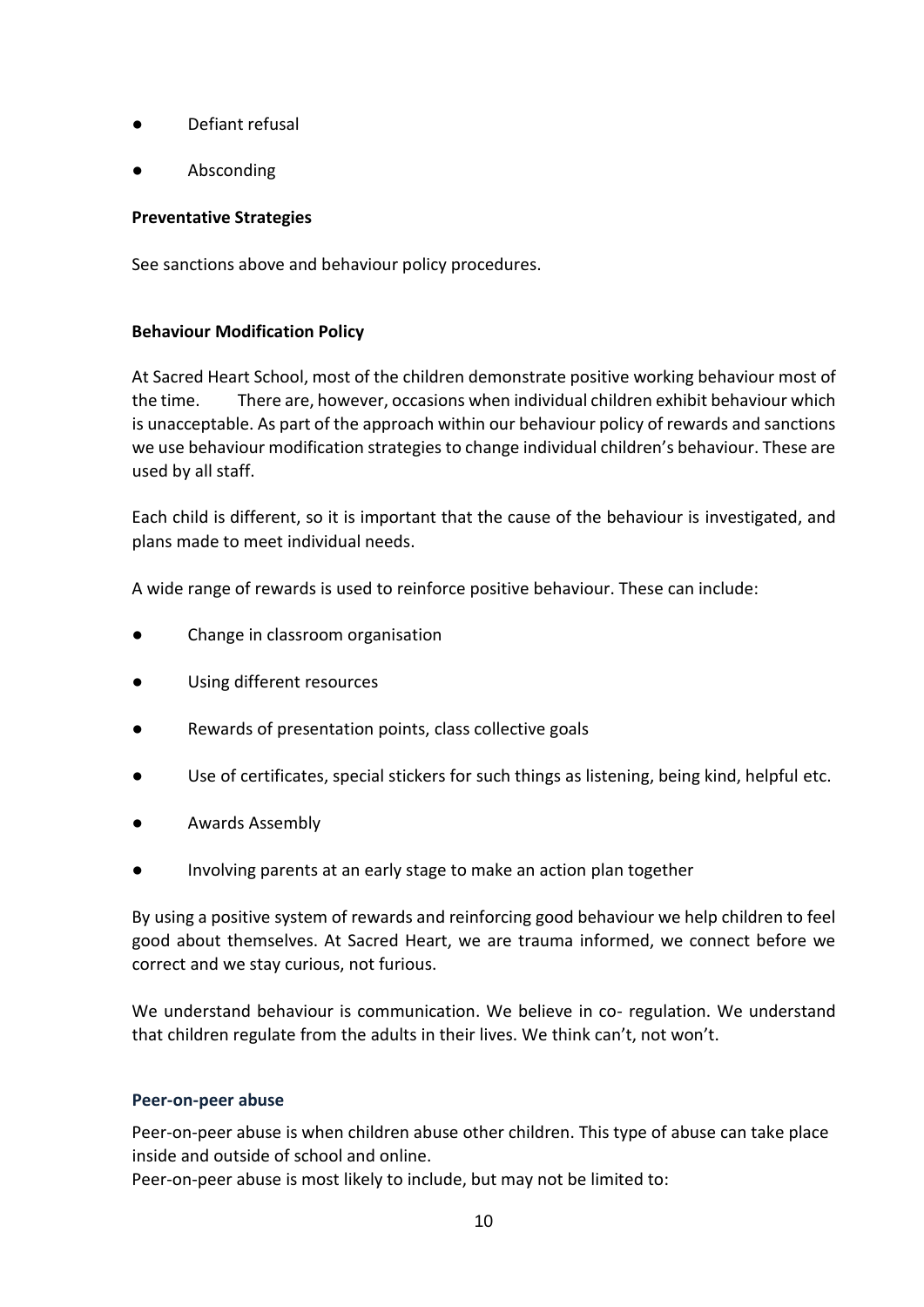- Bullying (including cyber-bullying, prejudice-based and discriminatory bullying)
- Abuse in intimate personal relationships between peers
- Physical abuse such as hitting, kicking, shaking, biting, hair pulling, or otherwise causing physical harm (this may include an online element which facilitates, threatens and/or encourages physical abuse)
- Sexual violence, such as rape, assault by penetration and sexual assault (this may include an online element which facilitates, threatens and/or encourages sexual violence)
- Sexual harassment, such as sexual comments, remarks, jokes and online sexual harassment, which may be standalone or part of a broader pattern of abuse
- Causing someone to engage in sexual activity without consent, such as forcing someone to strip, touch themselves sexually, or to engage in sexual activity with a third party
- Consensual and non-consensual sharing of nudes and semi nudes images and/or videos (also known as sexting or youth produced sexual imagery)
- Upskirting, which typically involves taking a picture under a person's clothing without their permission, with the intention of viewing their genitals or buttocks to obtain sexual gratification, or cause the victim humiliation, distress or alarm
- Initiation/hazing type violence and rituals (this could include activities involving harassment, abuse or humiliation used as a way of initiating a person into a group and may also include an online element)

Where children abuse their peers online, this can take the form of, for example, abusive, harassing, and misogynistic messages; the non-consensual sharing of indecent images, especially around chat groups; and the sharing of abusive images and pornography, to those who don't want to receive such content.

If staff have any concerns about peer-on-peer abuse, or a child makes a report to them, they will follow the procedures set out in section 7 of this policy, as appropriate. In particular, section 7.8 and 7.9 set out more detail about our school's approach to this type of abuse.

# **Sexual violence and sexual harassment between children in schools**

Sexual violence and sexual harassment can occur:

- Between 2 children of any age and sex
- Through a group of children sexually assaulting or sexually harassing a single child or group of children
- Online and face to face (both physically and verbally)

Sexual violence and sexual harassment exist on a continuum and may overlap.

Children who are victims of sexual violence and sexual harassment will likely find the experience stressful and distressing. This will, in all likelihood, adversely affect their educational attainment and will be exacerbated if the alleged perpetrator(s) attends the same school.

If a victim reports an incident, it is essential that staff make sure they are reassured that they are being taken seriously and that they will be supported and kept safe. A victim should never be given the impression that they are creating a problem by reporting sexual violence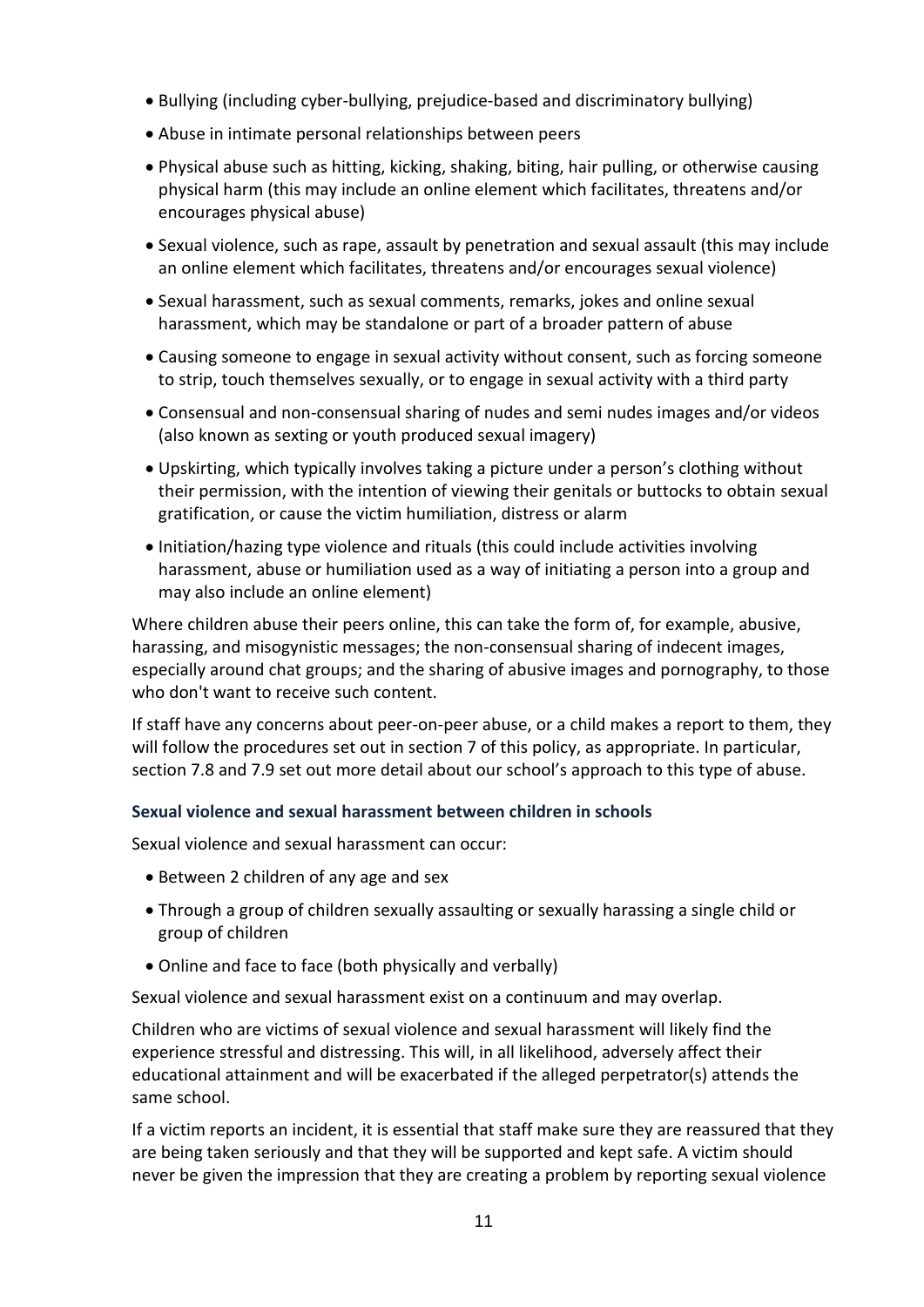or sexual harassment. Nor should a victim ever be made to feel ashamed for making a report.

Some groups are potentially more at risk. Evidence shows that girls, children with SEN and/or disabilities, and lesbian, gay, bisexual and transgender (LGBT) children are at greater risk.

Staff should be aware of the importance of:

- Challenging inappropriate behaviours
- Making clear that sexual violence and sexual harassment is not acceptable, will never be tolerated and is not an inevitable part of growing up
- Challenging physical behaviours (potentially criminal in nature), such as grabbing bottoms, breasts and genitalia, pulling down trousers, flicking bras and lifting up skirts. Dismissing or tolerating such behaviours risks normalising them

If staff have any concerns about sexual violence or sexual harassment, or a child makes a report to them, they will follow the procedures set out in section 7 of this policy, as appropriate. In particular, sections below set out more detail about our school's approach to this type of abuse.

## **Allegations of abuse made against other pupils**

We recognise that children are capable of abusing their peers. Abuse will never be tolerated or passed off as "banter", "just having a laugh" or "part of growing up", as this can lead to a culture of unacceptable behaviours and an unsafe environment for pupils.

We also recognise the gendered nature of peer-on-peer abuse. However, all peer-on-peer abuse is unacceptable and will be taken seriously.

Most cases of pupils hurting other pupils will be dealt with under our school's behaviour policy, but this child protection and safeguarding policy will apply to any allegations that raise safeguarding concerns. This might include where the alleged behaviour:

- Is serious, and potentially a criminal offence
- Could put pupils in the school at risk
- Is violent
- Involves pupils being forced to use drugs or alcohol
- Involves sexual exploitation, sexual abuse or sexual harassment, such as indecent exposure, sexual assault, upskirting or sexually inappropriate pictures or videos (including the sharing of nudes and semi-nudes)

#### **Procedures for dealing with allegations of peer-on-peer abuse**

If a pupil makes an allegation of abuse against another pupil:

- You must record the allegation and tell the DSL, but do not investigate it
- The DSL will contact the local authority children's social care team and follow its advice, as well as the police if the allegation involves a potential criminal offence
- The DSL will put a risk assessment and support plan into place for all children involved (including the victim(s), the child(ren) against whom the allegation has been made and any others affected) with a named person they can talk to if needed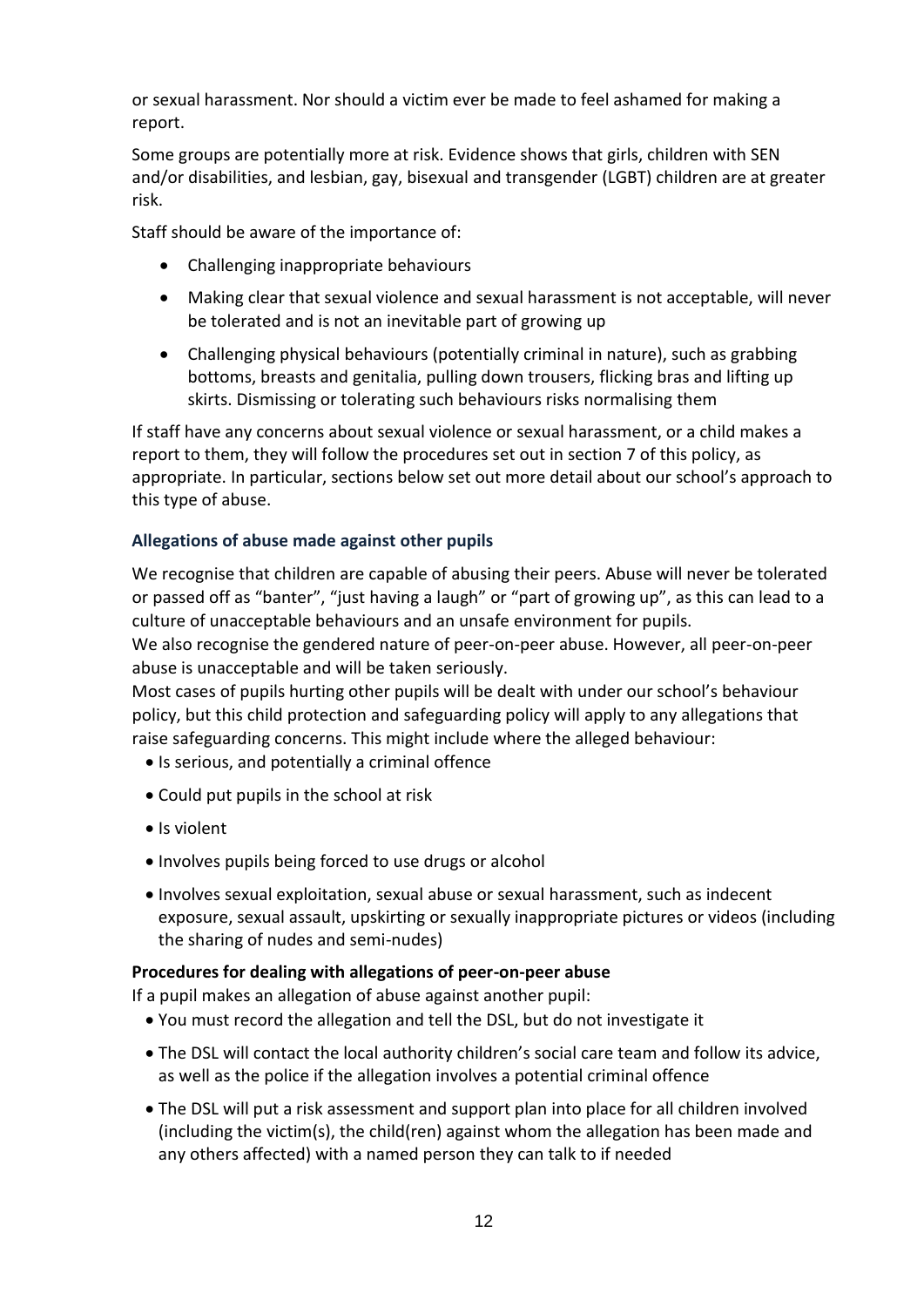- The DSL will contact the children and adolescent mental health services (CAMHS), if appropriate
- Familiar, trusted member of staff will support the children who have been victims of or perpetrated the abuse. An Early Help Referral or a MARF to Bradford's social care may be appropriate.

# **Creating a supportive environment in school and minimising the risk of peer-on-peer abuse**

We recognise the importance of taking proactive action to minimise the risk of peer-on-peer abuse, and of creating a supportive environment where victims feel confident in reporting incidents.

To achieve this, we will:

- Challenge any form of derogatory or sexualised language or inappropriate behaviour between peers, including requesting or sending sexual images
- Be vigilant to issues that particularly affect different genders for example, sexualised or aggressive touching or grabbing towards female pupils, and initiation or hazing type violence with respect to boys
- Ensure our curriculum helps to educate pupils about appropriate behaviour and consent
- Ensure pupils are able to easily and confidently report abuse using our reporting systems (as described in section 7.10 below)
- Ensure staff reassure victims that they are being taken seriously
- Ensure staff are trained to understand:

o How to recognise the indicators and signs of peer-on-peer abuse, and know how to identify it and respond to reports

o That even if there are no reports of peer-on-peer abuse in school, it does not mean it is not happening – staff should maintain an attitude of "it could happen here"

o That if they have any concerns about a child's welfare, they should act on them immediately rather than wait to be told, and that victims may not always make a direct report. For example:

▪ Children can show signs or act in ways they hope adults will notice and react to

- A friend may make a report
- A member of staff may overhear a conversation
- A child's behaviour might indicate that something is wrong

o That certain children may face additional barriers to telling someone because of their vulnerability, disability, gender, ethnicity and/or sexual orientation

 $\circ$  That a pupil harming a peer could be a sign that the child is being abused themselves, and that this would fall under the scope of this policy

o The important role they have to play in preventing peer-on-peer abuse and responding where they believe a child may be at risk from it

o That they should speak to the DSL if they have any concerns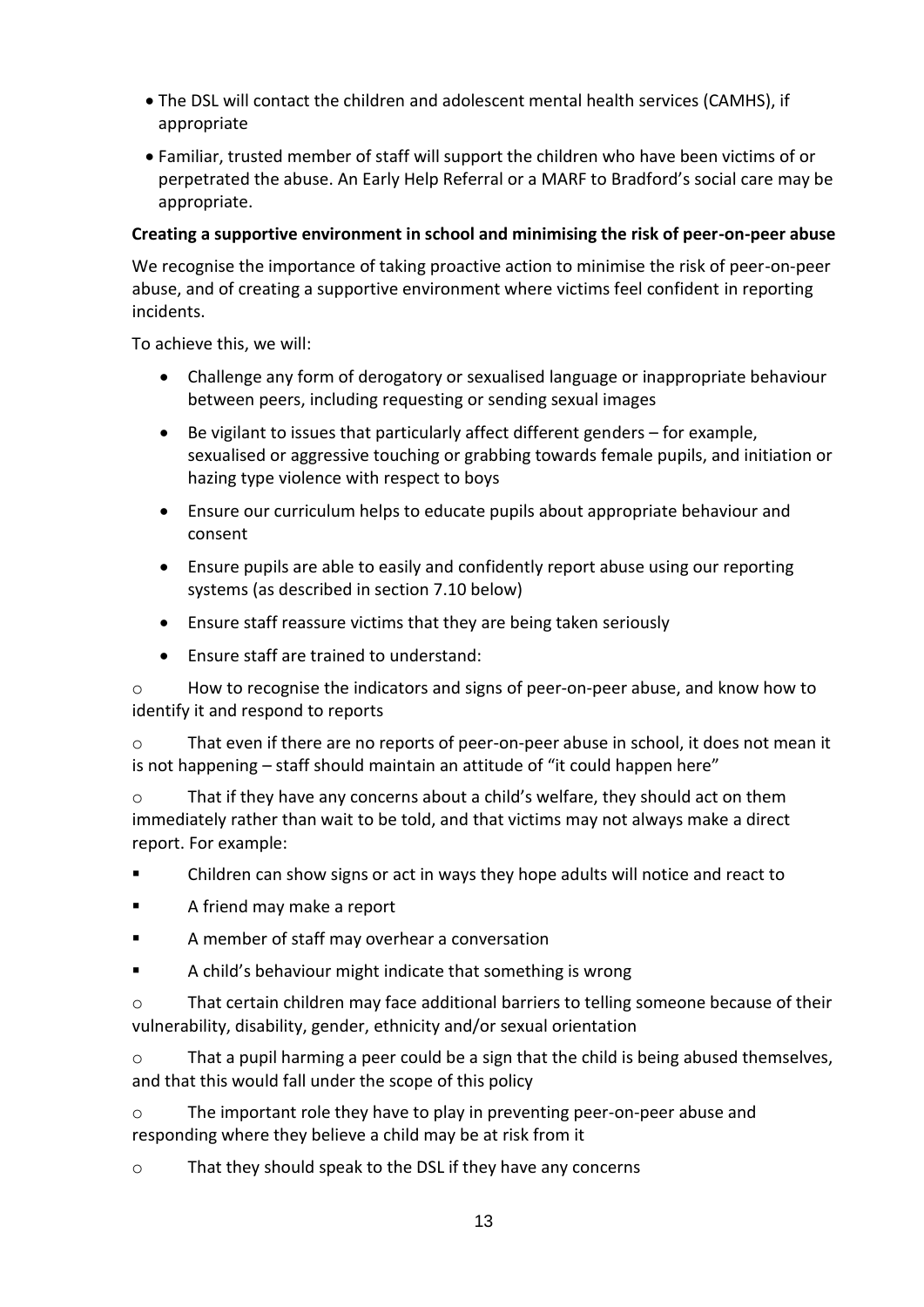# **Sharing of nudes and semi-nudes ('sexting')**

This is a suggested approach based on [guidance from the UK Council for Internet Safety](https://www.gov.uk/government/publications/sharing-nudes-and-semi-nudes-advice-for-education-settings-working-with-children-and-young-people) for all staff and for [DSLs and senior leaders.](https://assets.publishing.service.gov.uk/government/uploads/system/uploads/attachment_data/file/609874/6_2939_SP_NCA_Sexting_In_Schools_FINAL_Update_Jan17.pdf)

# **Your responsibilities when responding to an incident**

If you are made aware of an incident involving the consensual or non-consensual sharing of nude or semi-nude images/videos (also known as 'sexting' or 'youth produced sexual imagery'), you must report it to the DSL immediately.

You must **not**:

- View, copy, print, share, store or save the imagery yourself, or ask a pupil to share or download it (if you have already viewed the imagery by accident, you must report this to the DSL)
- Delete the imagery or ask the pupil to delete it
- Ask the pupil(s) who are involved in the incident to disclose information regarding the imagery (this is the DSL's responsibility)
- Share information about the incident with other members of staff, the pupil(s) it involves or their, or other, parents and/or carers
- Say or do anything to blame or shame any young people involved

You should explain that you need to report the incident, and reassure the pupil(s) that they will receive support and help from the DSL.

## **Initial review meeting**

Following a report of an incident, the DSL will hold an initial review meeting with appropriate school staff – this may include the staff member who reported the incident and the safeguarding or leadership team that deals with safeguarding concerns. This meeting will consider the initial evidence and aim to determine:

- Whether there is an immediate risk to pupil(s)
- If a referral needs to be made to the police and/or children's social care
- If it is necessary to view the image(s) in order to safeguard the young person (in most cases, images or videos should not be viewed)
- What further information is required to decide on the best response
- Whether the image(s) has been shared widely and via what services and/or platforms (this may be unknown)
- Whether immediate action should be taken to delete or remove images or videos from devices or online services
- Any relevant facts about the pupils involved which would influence risk assessment
- If there is a need to contact another school, college, setting or individual
- Whether to contact parents or carers of the pupils involved (in most cases parents/carers should be involved)

The DSL will make an immediate referral to police and/or children's social care if:

• The incident involves an adult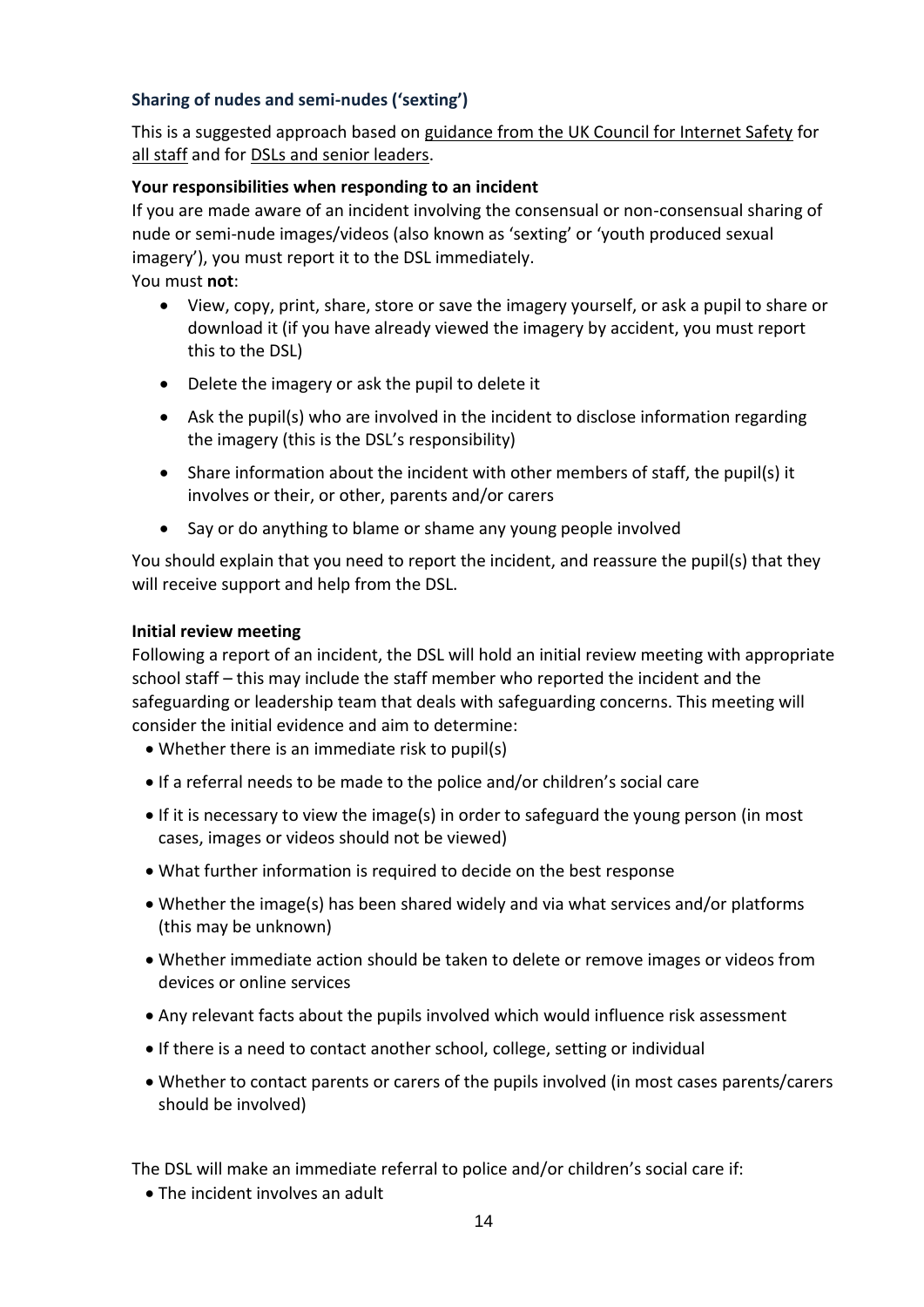- There is reason to believe that a young person has been coerced, blackmailed or groomed, or if there are concerns about their capacity to consent (for example owing to special educational needs)
- What the DSL knows about the images or videos suggests the content depicts sexual acts which are unusual for the young person's developmental stage, or are violent
- The imagery involves sexual acts and any pupil in the images or videos is under 13
- The DSL has reason to believe a pupil is at immediate risk of harm owing to the sharing of nudes and semi-nudes (for example, the young person is presenting as suicidal or selfharming)

If none of the above apply then the DSL, in consultation with the Executive Head teacher and other members of staff as appropriate, may decide to respond to the incident without involving the police or children's social care. The decision will be made and recorded in line with the procedures set out in this policy.

# **Further review by the DSL**

If at the initial review stage a decision has been made not to refer to police and/or children's social care, the DSL will conduct a further review to establish the facts and assess the risks. They will hold interviews with the pupils involved (if appropriate).

If at any point in the process there is a concern that a pupil has been harmed or is at risk of harm, a referral will be made to children's social care and/or the police immediately.

## **Informing parents/carers**

The DSL will inform parents/carers at an early stage and keep them involved in the process, unless there is a good reason to believe that involving them would put the pupil at risk of harm.

#### **Referring to the police**

If it is necessary to refer an incident to the police, this will be done through, dialling 101.

#### **Recording incidents**

All incidents of sharing of nudes and semi-nudes, and the decisions made in responding to them, will be recorded.

#### **Serious violence**

Indicators which may signal that a child is at risk from, or involved with, serious violent crime may include:

- Increased absence from school
- Change in friendships or relationships with older individuals or groups
- Significant decline in performance
- Signs of self-harm or a significant change in wellbeing
- Signs of assault or unexplained injuries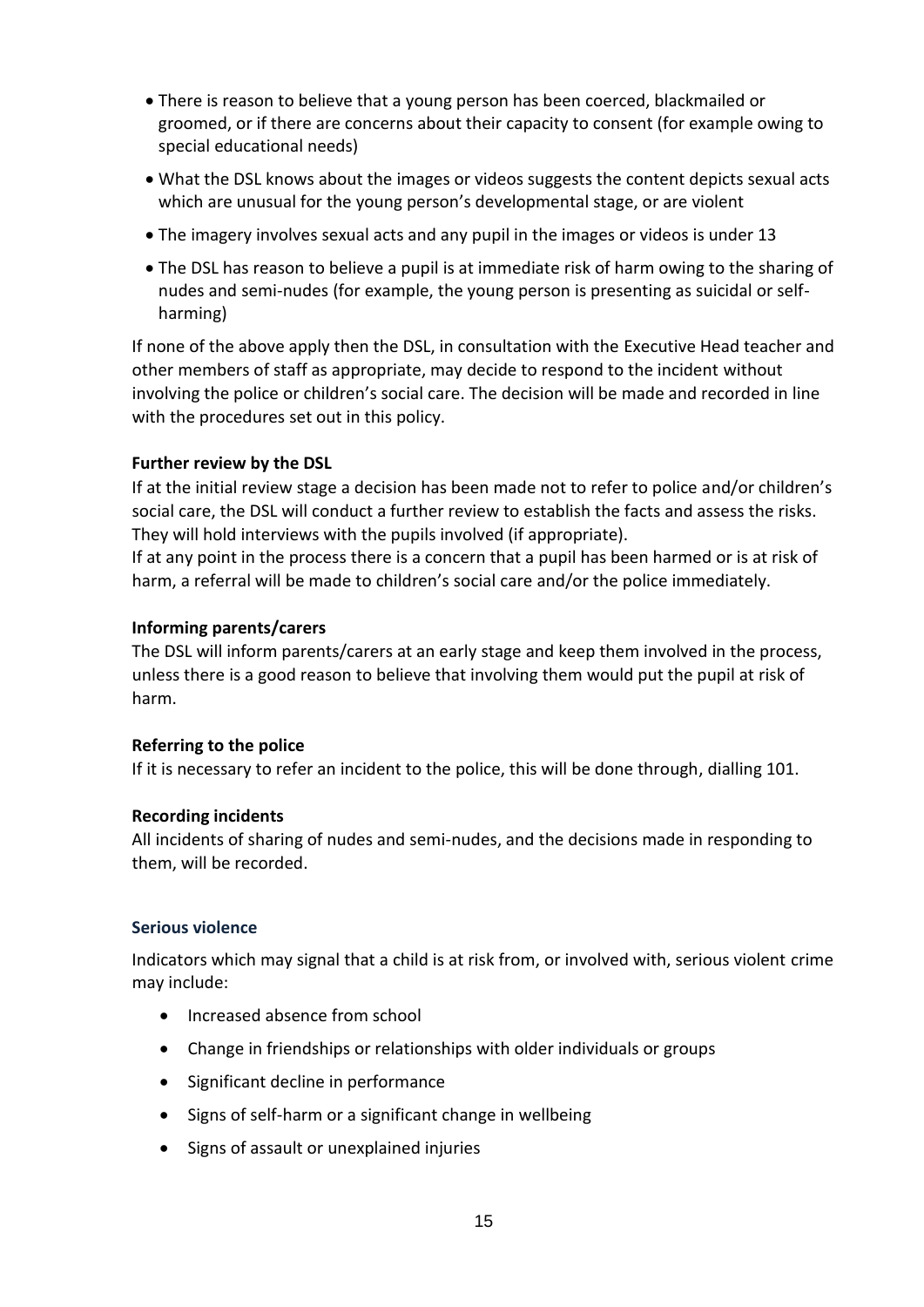• Unexplained gifts or new possessions (this could indicate that the child has been approached by, or is involved with, individuals associated with criminal networks or gangs and may be at risk of criminal exploitation (see above))

Risk factors which increase the likelihood of involvement in serious violence include:

- Being male
- Having been frequently absent or permanently excluded from school
- Having experienced child maltreatment
- Having been involved in offending, such as theft or robbery

Staff will be aware of these indicators and risk factors. If a member of staff has a concern about a pupil being involved in, or at risk of, serious violence, they will report this to the DSL.

#### **Curriculum coverage**

Pupils are taught about the issues surrounding the sharing of nudes and semi-nudes as part of our RHSE curriculum. Teaching covers the following in relation to the sharing of nudes and semi-nudes:

- What it is
- How it is most likely to be encountered
- The consequences of requesting, forwarding or providing such images, including when it is and is not abusive and when it may be deemed as online sexual harassment
- Issues of legality
- The risk of damage to people's feelings and reputation

Pupils also learn the strategies and skills needed to manage:

- Specific requests or pressure to provide (or forward) such images
- The receipt of such images

This policy on the sharing of nudes and semi-nudes is also shared with pupils so they are aware of the processes the school will follow in the event of an incident.

#### **Reporting systems for our pupils**

Where there is a safeguarding concern, we will take the child's wishes and feelings into account when determining what action to take and what services to provide. We recognise the importance of ensuring pupils feel safe and comfortable to come forward and report any concerns and/or allegations.

To achieve this, we will:

- Put systems in place for pupils to confidently report abuse
- Ensure our reporting systems are well promoted, easily understood and easily accessible for pupils
- Make it clear to pupils that their concerns will be taken seriously, and that they can safely express their views and give feedback